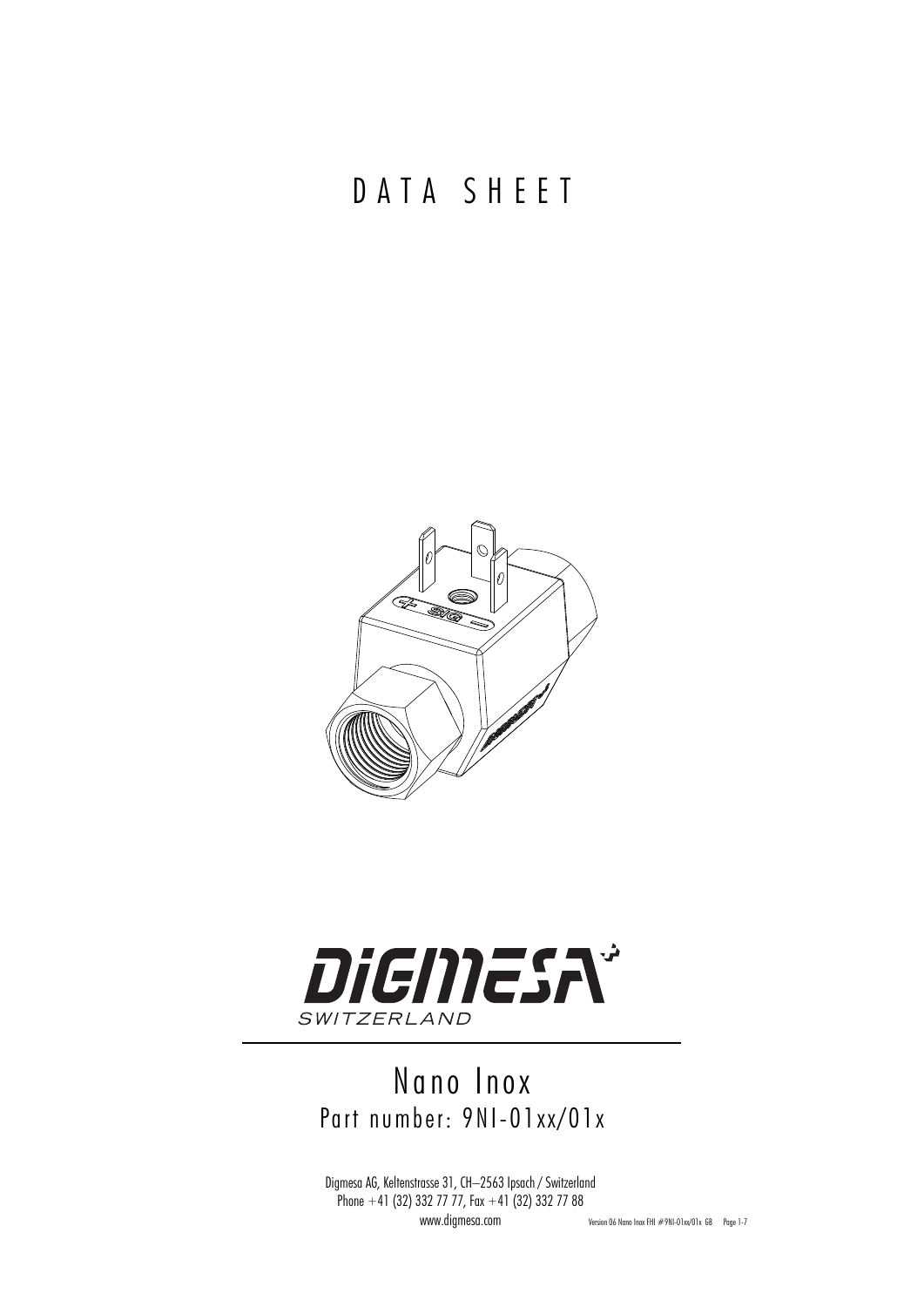# General Description

The Flow Sensor nano is a general-purpose device. It is employed for measuring, regulating or metering and guarantees most precise measurement of fluid quantities. In addition, a pulse generator integrated into the flowmeter guarantees a practically unlimited useful life.

**Specific applications:** Straight flow path, compact design.

#### **Approvals / Standards**

EN55014-1:00+A1:01+A2:02, EN61000- 6-3:01+A11:04 , IEC61000-6-3:06(ed.2.0), EN61000-3-2:06, IEC61000-3-2:05(ed.3.0), EN61000-3-3:95+A1:01+A2:05, IEC61000-  $3-3:94+A1:01+A2:05(Cons.edu 1.2)$ EN55014-2:97+A1:01, EN61000-6-1:01, IEC61000-6-1:05(ed.2)CE  $(NSE)$ 



| Housing: | Steel 1.4401 / AISI 316                     |
|----------|---------------------------------------------|
| Bearing: | <b>PFFK</b>                                 |
| Nozzle:  | <b>PFFK</b>                                 |
| Turbine: | <b>PVDF</b>                                 |
| Magnete: | Cernmic Sr Fe O<br>(in contact with medium) |

| <b>Technical data:</b> |                                                           |
|------------------------|-----------------------------------------------------------|
| Linear range:          | from 0.035 - 0.70 l/min de-<br>pending on the nozzle size |
| Durability:            | min. 100'000 liters<br>at max. flow (page 5-7)            |
| Measuring accuracy:    | $+/- 2.0\%$ *                                             |
| Temperature range:     | $+0^{\circ}$ C to $+100^{\circ}$ C<br>32°F to 212°F       |
| Pressure range:        | $20$ bar at $20^{\circ}$ C<br>290 psi /68°F               |
| Mounting position:     | freely selectable                                         |
| Nozzle size:           | Ø 1.0mm, 1.2mm, 1.4mm                                     |
| $-1$                   | $f(x) = f(x) + f(x) + f(x) + f(x) + f(x) + f(x)$          |

Accuracy in the linear range for individually calibrated equipment

| <b>Electrical connection ratings:</b> |                                     |  |  |  |  |
|---------------------------------------|-------------------------------------|--|--|--|--|
| Power supply:                         | $+2.8$ to $+24$ VDC                 |  |  |  |  |
| Consumption:                          | $< 8 \text{ mA}$                    |  |  |  |  |
| Signal connection:                    | Open collector, NPN                 |  |  |  |  |
| Signal voltage:                       | O VDC GND<br>(saturation $<$ 0.7 V) |  |  |  |  |
| Signal load:                          | max. 20 mA                          |  |  |  |  |
| Leakage current:                      | max. $10 \mu$ A                     |  |  |  |  |
| Connections:                          | 3-pin 2.8 x 0.5 mm                  |  |  |  |  |
| Signal:                               | Square-wave output                  |  |  |  |  |
| Duty Cycle:                           | $~\sim$ 50%                         |  |  |  |  |





### **RESISTANCE**

Special regulations which must be complied with by the flow sensor manufacturer apply to each country, e.g. CE, NSF, FDA and SK. The various media flowing through the flow sensor differ from application to application. You are advised to enquire with the medium manufacturer as to whether the entire installation and the flow sensor are resistant to the medium itself (see Material)!

### **ELECTRONIC**

DIGMESA electronic circuitry is always designed for operation with DIGMESA flow sensors. Please note the following if connecting to other electronic circuitry:

•The flow sensor does not supply an output voltage but switches the signal terminal to 0 V ground (actuated) or leaves it open (nonactuated)

•There must be a pull-up resistor between power supply  $+$  and signal depending on electronic circuitry!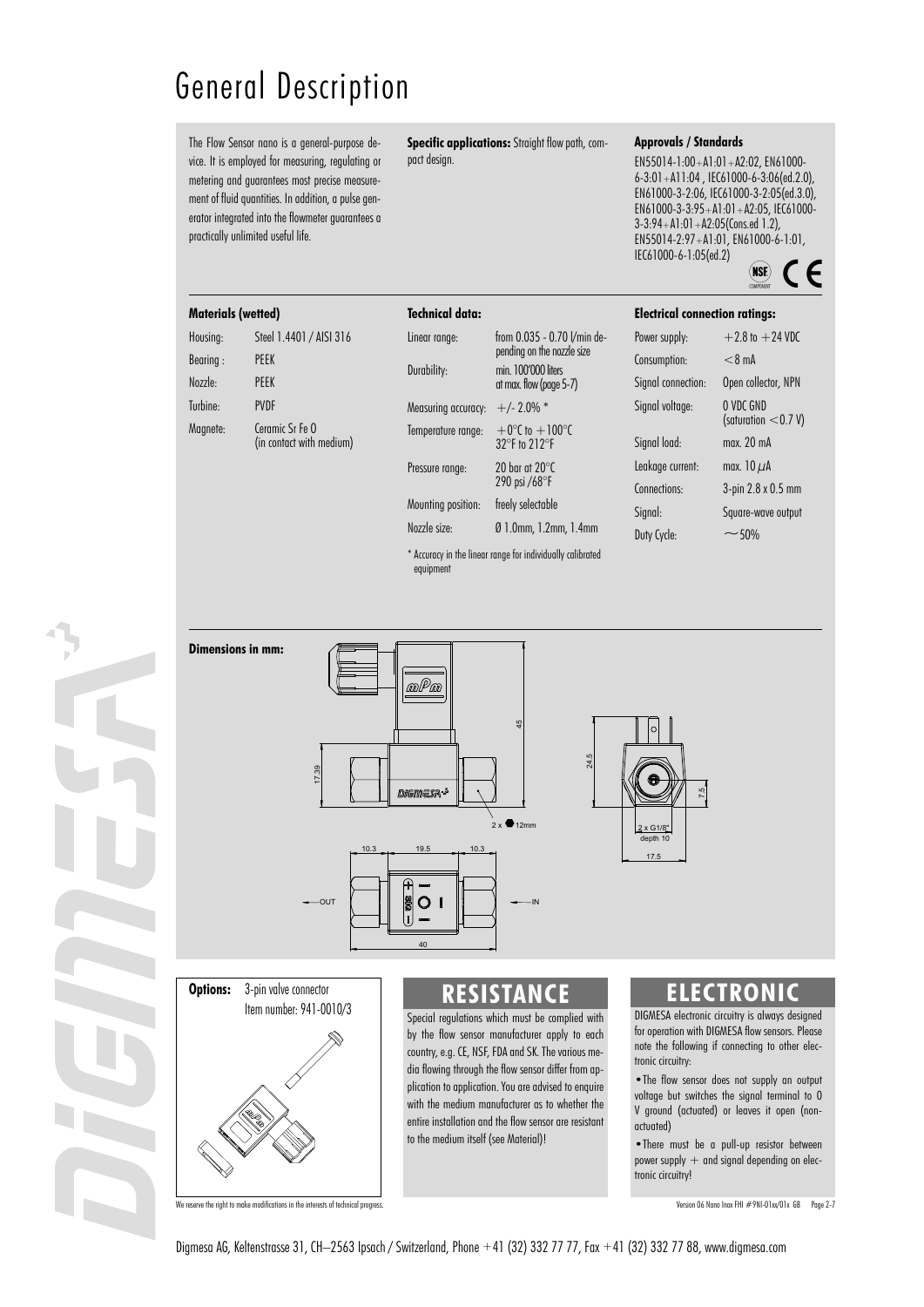## Installation instruction





Important: Fittings should be mounted torsion-free, max. 10 Nm torque!



Drying and/or operating with compressed air destroys the flow sensor!



We reserve the right to make modifications in the interests of technical progress. Change the reserve the right of the right of the interests of technical progress.

Digmesa AG, Keltenstrasse 31, CH–2563 Ipsach / Switzerland, Phone +41 (32) 332 77 77, Fax +41 (32) 332 77 88, www.digmesa.com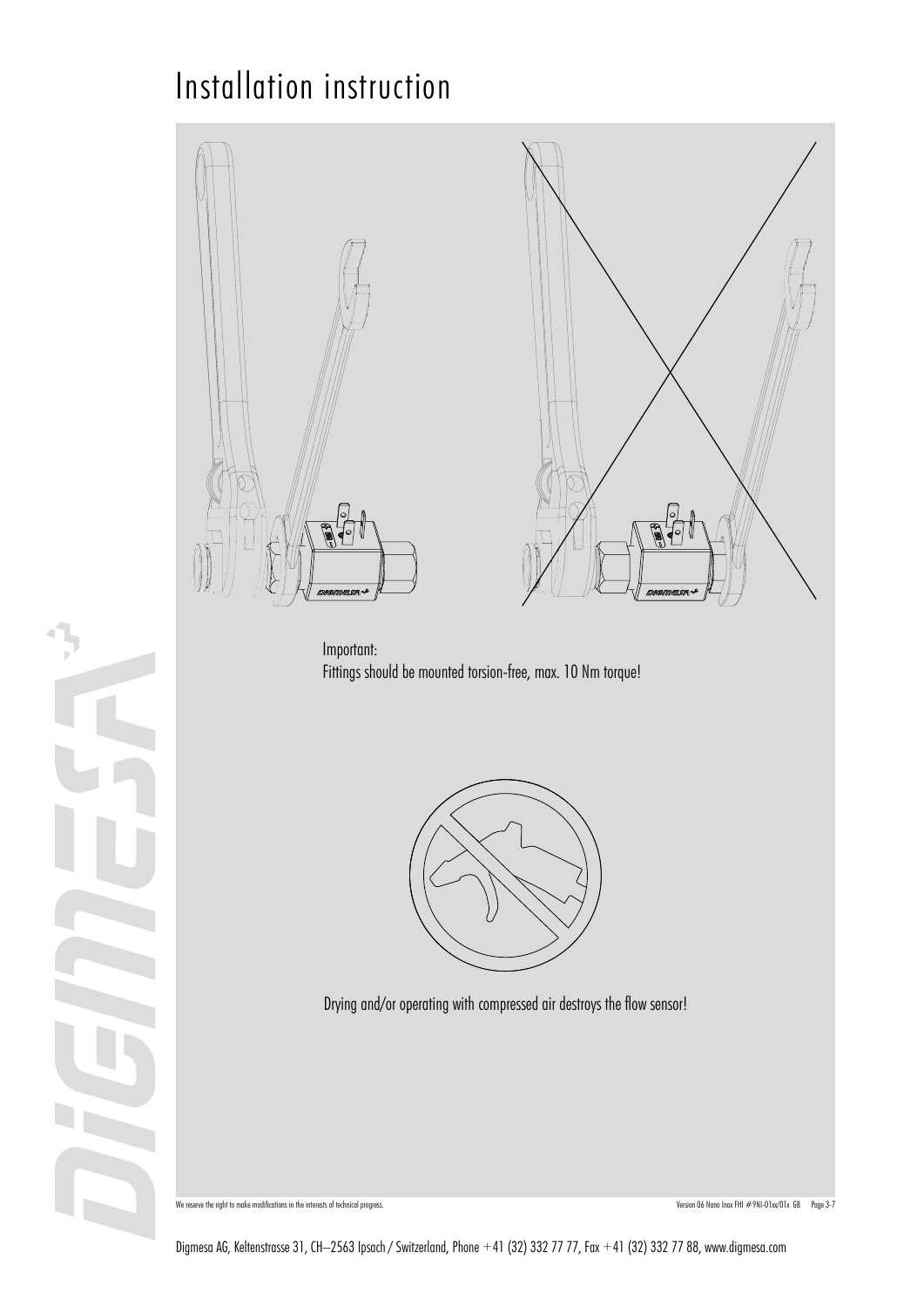# Interface Connection: Examples Open collector



Digmesa AG, Keltenstrasse 31, CH–2563 Ipsach / Switzerland, Phone +41 (32) 332 77 77, Fax +41 (32) 332 77 88, www.digmesa.com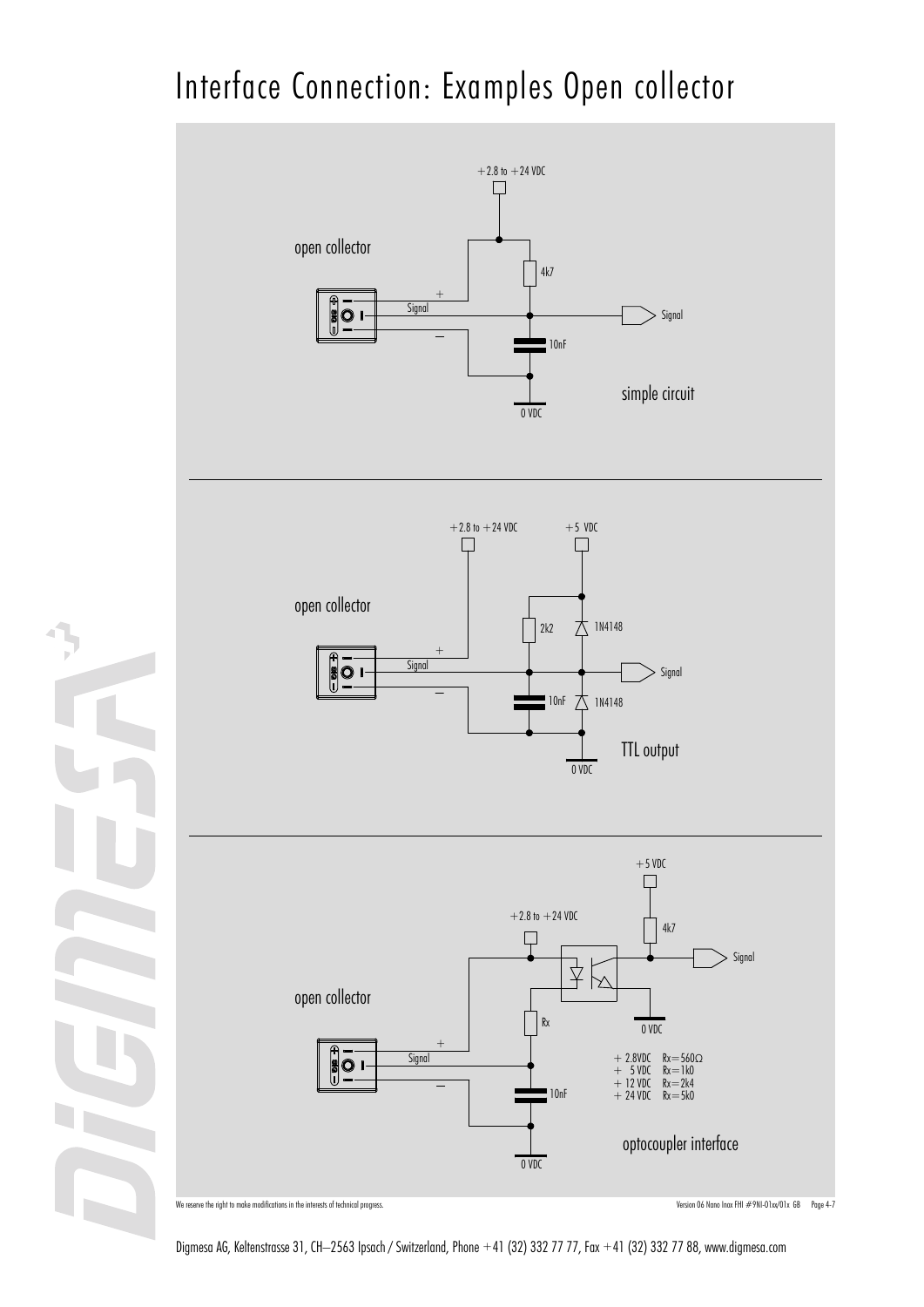# Measurement Curve nano Inox Ø1.0mm





### Medium: Water / Pressure: 3.5 bar

### #9NI-0100/01 with pulse divider

| Nozzle size | Pulses/<br>Litre | ml/pulse | min. flow rate<br>$I$ /min $I$ | $I$ /min $I$ | $max.$ flow rate   Pulse frequency $[Hz]$<br>min/max |
|-------------|------------------|----------|--------------------------------|--------------|------------------------------------------------------|
| $01.0$ mm   | 2'494            | 0.40     | 0.035                          | 0.40         | $-1.4/17$                                            |

### #9NI-0100/01A without pulse divider

| Nozzle size | Pulses/<br>Litre | ml/pulse | min. flow rate<br>$I$ /min $I$ | I/minI | max. flow rate   Pulse frequency [Hz]<br>min/max |
|-------------|------------------|----------|--------------------------------|--------|--------------------------------------------------|
| $01.0$ mm   | 39'900           | 0.025    | 0.035                          | 0.40   | $-23/270$                                        |

**The values specified must be considered as approximate values.**

**The number of pulses per litre may differ depending on medium and installation.**

**We recommend to calibrate the number of pulses per litre in line with the complete installation.**

### We reserve the right to make modifications in the interests of technical progress. Version 06 Nano Inox FHI #9NI-01xx/01x GB Page 5-7

### **MEASUREMENT TIPS**

- Ensure that there is no fast-pulsatory movement of the media
- Ensure that there are no reverse pressure surges
- Ensure that there is no air in the system
- Keep the pressure loss as small as possible
- Pay attention to the mounting position of the flow sensor
- Min/max flow should be in the linear range of the selected flow sensor
- Clean the system at appropriate intervals
- Avoid electrical voltage spikes
- Incorrect wiring of power supply  $+$ , signal and ground will destroy the flow sensor
- Do not load electrical contacts mechanically
- Avoid moisture on the electrical contacts
- Avoid stray pick-up via the cable (Do not lay cables in parallel with high current loads)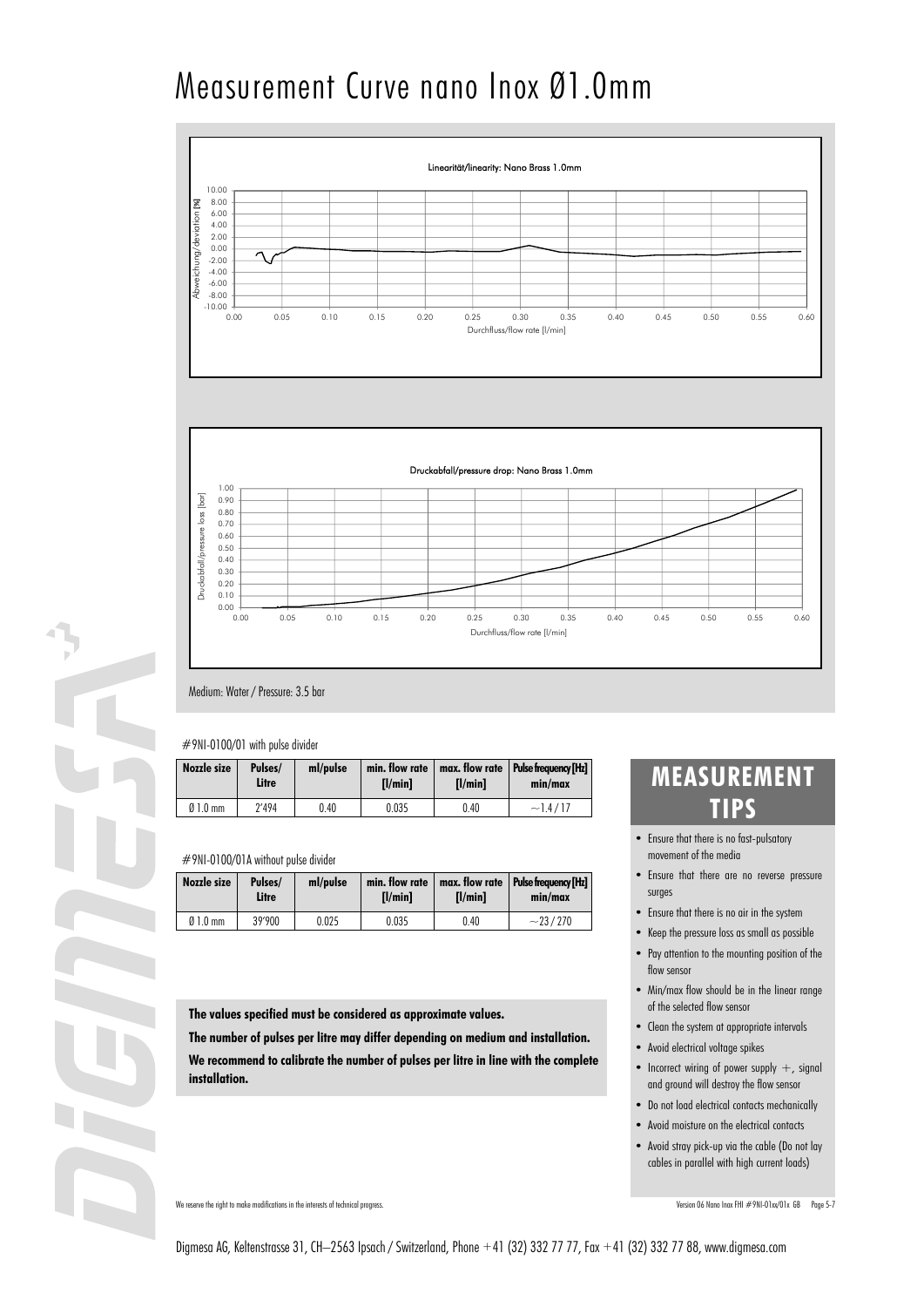# Measurement Curve nano Inox Ø1.2mm





### Medium: Water / Pressure: 3.5 bar

### #9NI-0120/01 with pulse divider

| Nozzle size | Pulses/<br>Litre | ml/pulse | min. flow rate<br>$I$ /min $I$ | $I$ /min $I$ | max. flow rate   Pulse frequency [Hz]<br>min/max |
|-------------|------------------|----------|--------------------------------|--------------|--------------------------------------------------|
| $Ø1.2$ mm   | 1'944            | 0.51     | 0.05                           | 0.50         | $-1.6/17$                                        |

### #9NI-0120/01A without pulse divider

| Nozzle size | Pulses/<br>Litre | ml/pulse | min. flow rate<br>$I$ /min $I$ | I/minI | max. flow rate   Pulse frequency [Hz]<br>min/max |
|-------------|------------------|----------|--------------------------------|--------|--------------------------------------------------|
| $01.2$ mm   | 31'100           | 0.032    | 0.05                           | 0.50   | $-26/270$                                        |

**The values specified must be considered as approximate values.**

**The number of pulses per litre may differ depending on medium and installation.**

**We recommend to calibrate the number of pulses per litre in line with the complete installation.**

### • Ensure that there is no fast-pulsatory movement of the media **TIPS**

**MEASUREMENT** 

- Ensure that there are no reverse pressure surges
- Ensure that there is no air in the system
- Keep the pressure loss as small as possible
- Pay attention to the mounting position of the flow sensor
- Min/max flow should be in the linear range of the selected flow sensor
- Clean the system at appropriate intervals
- Avoid electrical voltage spikes
- Incorrect wiring of power supply  $+$ , signal and ground will destroy the flow sensor
- Do not load electrical contacts mechanically
- Avoid moisture on the electrical contacts
- Avoid stray pick-up via the cable (Do not lay cables in parallel with high current loads)

We reserve the right to make modifications in the interests of technical progress. Version 06 Nano Inox FHI #9NI-01xx/01x GB Page 6-7